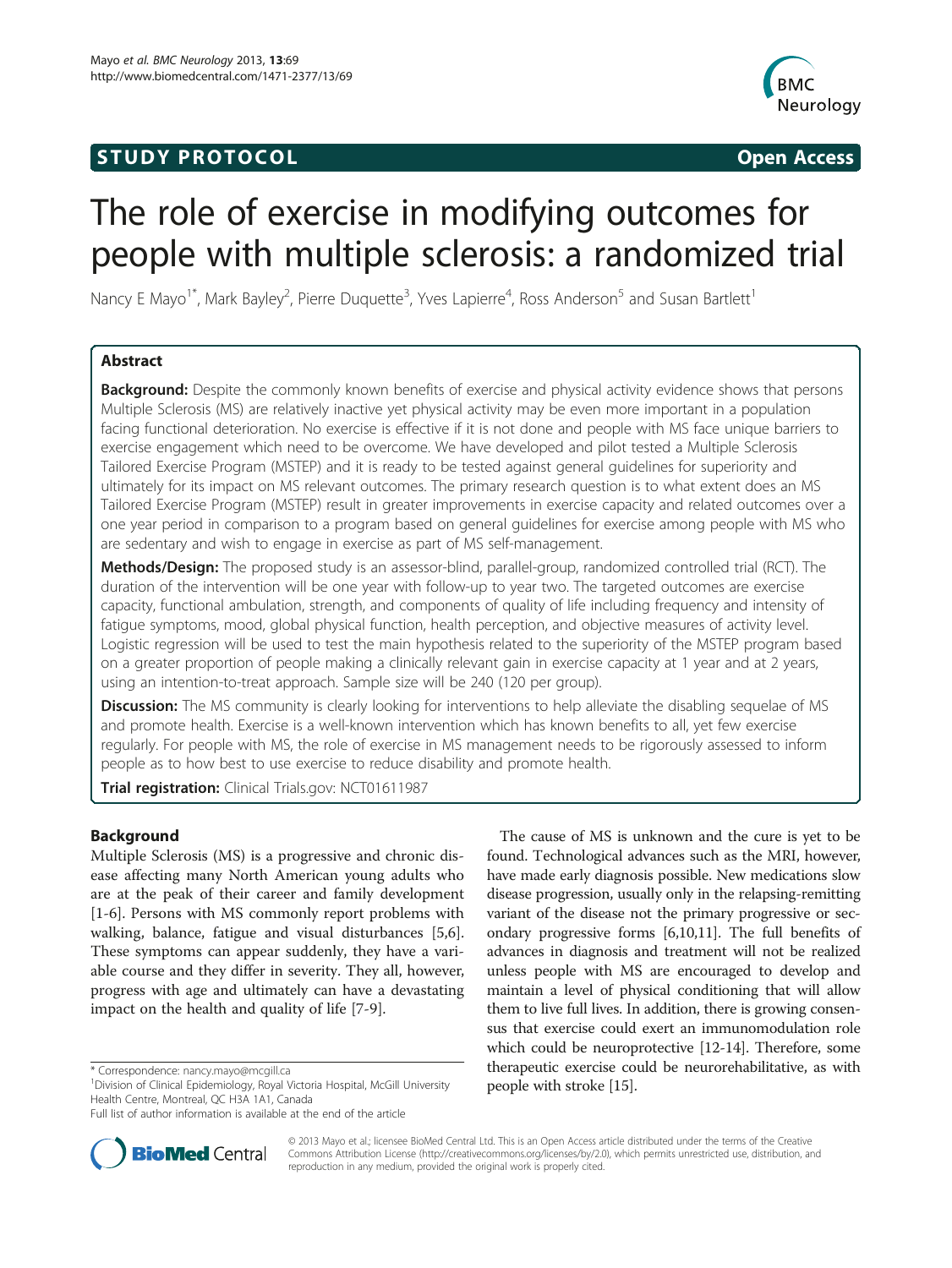Despite the commonly known benefits of exercise and physical activity participation [\[16-18\]](#page-8-0), evidence shows that persons with MS participate in physical activity at a level more than ½ standard deviation below that of a non-MS population (effect size −0.60; 95% CI: -0.44 to −0.77) [[19](#page-8-0)]. Hence, persons with MS (predominantly women) may adopt a sedentary lifestyle with the added risk of developing secondary health conditions such as heart disease, osteoporosis, obesity, and diabetes. The role of exercise and physical activity may be even more important in a population facing functional deterioration [\[14,19,20\]](#page-8-0).

We recently updated [[21\]](#page-8-0) a 2004 Cochrane Review [[22\]](#page-8-0) and summarized the results 11 randomized trials on exercise with a combined total of 502 persons with MS. The focus of this review was on evidence for prescribing exercise and the conclusion was that, due to the broad range of exercise interventions, it is not possible to make unified exercise recommendation as to what type of exercise is safe and effective for persons with MS. The studies covered four main types of exercise (i) aerobic exercise (walking, bicycling, and aquatic exercise); (ii) yoga; (iii) resistance exercise; or (iv) stretching. The duration of the interventions ranged from 3 weeks to 6 months, lasted 30 to 60 minutes per session, and the intervention frequency ranged from one to five times a week with different levels of intensity. Only one of the 11 studies reported an effect size with a 95% confidence interval excluding the null value of no difference between groups. Literature published subsequent to our 2009 review [\[23-31\]](#page-8-0) has not clarified the role of exercise in MS. A recent (2011) study by Collet [\[27\]](#page-8-0) tested 3 different exercise intensities of cycling exercise on change in walking capacity. There was no significant gain in walking capacity for the group  $(n = 20)$ assigned to continuous cycling at 45% peak power. The group assigned to 30 sec. on and 30 sec. off at 90% peak power (n = 18) showed an increase in distance walked in 2 minutes (2MWT) of 13 m (95% CI 4 to 22); the group receiving a combination of these two approaches  $(n = 17)$ showed no significant gain on 2MWT. This research supports the use of high intensity interval training for people with MS. There was a drop off in attendance after the 6 week program and no further gains were made. The intermittent group with alternating high intensity cycling and rest experienced some leg pain when cycling.

However, there is evidence for the effectiveness of various components of exercise in MS [[23,25,32,33](#page-8-0)]. Two studies [[32,33\]](#page-8-0) demonstrated that aerobic exercise in comparison to no aerobic exercise increased  $VO<sub>2</sub>$ peak and related parameters. Three studies clearly demonstrated the effectiveness of strength training [\[23](#page-8-0)], endurance training [[25](#page-8-0)], and power training [[34](#page-8-0)]. There are new studies [\[35](#page-9-0)-[38](#page-9-0)] showing that pelvic floor exercises, part of the core musculature, are effective in improving urinary incontinence for women.

At the moment, there is insufficient evidence for prescribing comprehensive exercise programs for people with MS [[21\]](#page-8-0) either for functional improvement or health promotion, let alone for immunomodulation. However, several groups have made general recommendations for exercise [[14,18,22,](#page-8-0)[39-42\]](#page-9-0). The most recent guidelines were produced in 2012 [[43\]](#page-9-0) and recommend 30 minutes of moderate intensity aerobic activity, 2 times per week, and strength training exercises for major muscle group, 2 times per week.

The MS Societies of Canada, United States, Great Britain and Australia all provide documentation about the benefits of exercise for people with MS. But exercise is not effective if people will not do it.

We recently surveyed 417 persons with MS [\[44](#page-9-0)] and found that 40% were not exercising on a regular basis; not vastly different some reports from surveys of the general population [\[45](#page-9-0)]. The top three barriers to exercise were being too tired (86%), having MS related impairments (61%), and lack of time (58%). Barriers such as lack of interest, lack of information regarding exercise recommendation, interference with other responsibilities; feeling I can't do things correctly; dislike exercise; and find exercise boring, were more commonly endorsed by non-exercisers than exercisers. This suggests that if nonexercisers are to be engaged in regular exercise, the program must be interesting, relevant to the individual, and easily implemented across a variety of settings. However what was missing for people with MS that is different for people without MS is that people with MS expressed the need to feel safe and have clear professional instructions provided on proper techniques, intensity and duration.

In addition, our recently completed study of the life impact of MS [[46\]](#page-9-0) showed, for a sample of 185 persons diagnosed since 1994, that static balance, physical function and functional walking capacity (six minute walk test) were within 70% of norms for age and sex, but individuals in the sample were < 50%ile for central core strength, grip strength, and muscle power, and < 25%ile for upper body core strength and exercise capacity (i.e., peak  $V_0$ ). In addition, almost ¼ of the sample had spasticity that would complicate exercise prescription requiring an adapted exercise program. These findings suggest that in people with MS, although some have generalized weakness and deconditioning, the majority have specific problems that require tailored exercise solutions.

## **Objectives**

The global aim of this study is to contribute evidence for the role of targeted exercise in altering MS outcomes over time. The primary research question is to what extent does an MS Tailored Exercise Program (MSTEP) result in greater improvements in exercise capacity and related outcomes over a one year period in comparison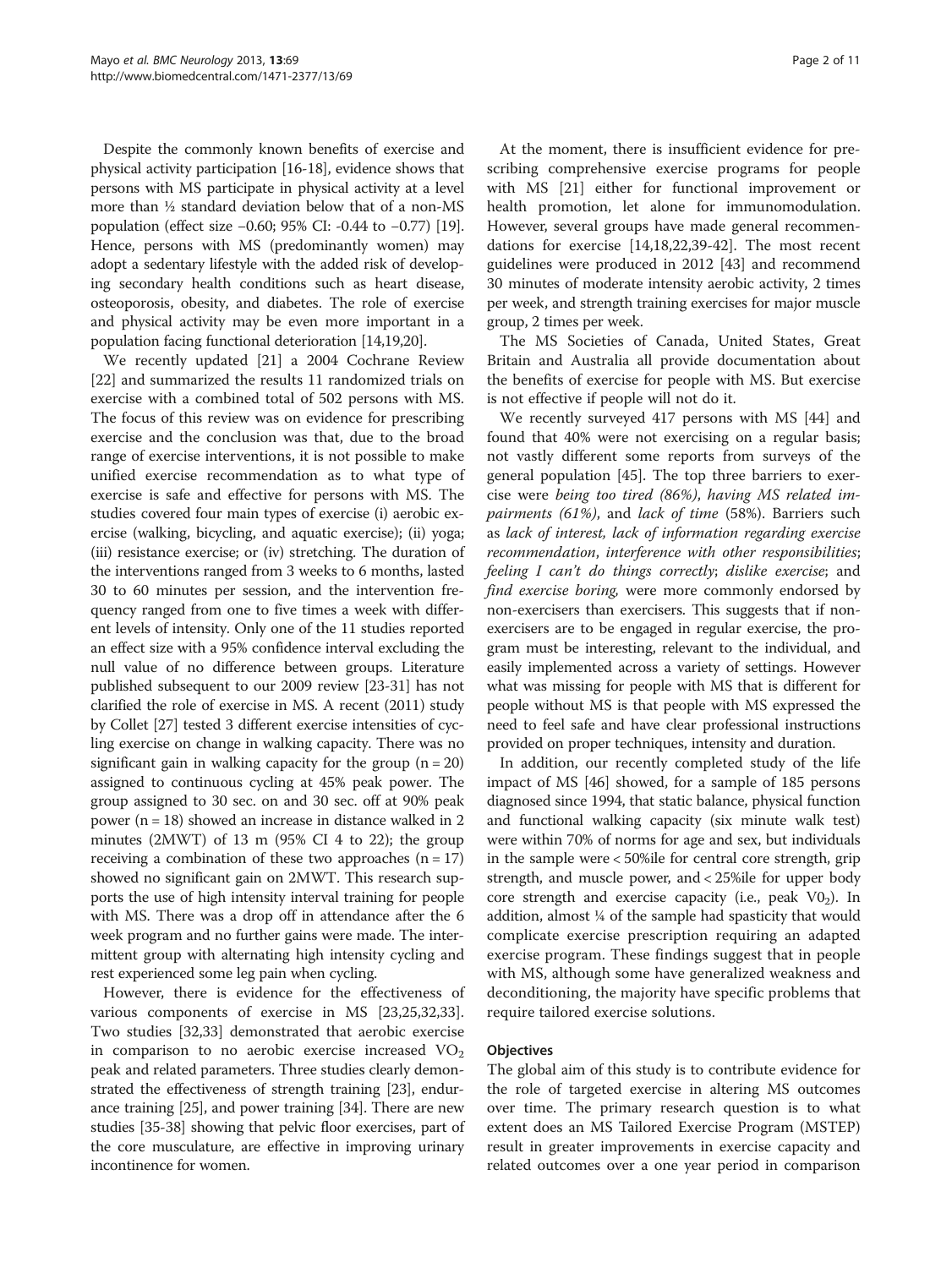to a program based on general guidelines for exercise among people with MS who are sedentary and wish to engage in exercise as part of MS self-management. The primary outcome for this question is exercise capacity measured using cycle ergometry. However exercise efficiency, functional ambulation, strength, components of quality of life including frequency and intensity of fatigue symptoms, mood, global physical function, and health perception will also be measured as components of a global response outcome. The first confirmatory hypothesis is that MSTEP will result in a greater proportion of people making clinically relevant gains (at least 10% change) in exercise capacity than with general guidelines after 12 months of intervention; a secondary hypothesis is that, while there may be some decline in exercise capacity among individuals from end of intervention to follow-up one year later, the decline will be greater in the general guideline group augmenting the difference between groups in the proportion making 10% change from study entry to 24 months. In other words, gains will be maintained more for the MSTEP group over the general guideline group.

An exploratory hypothesis is that more of the targeted outcomes will improve with the MSTEP program than the general guideline approach. An explanatory hypothesis is that these gains will be accompanied by reports of greater exercise self-efficacy (confidence) with the MSTEP program than with the general guideline program leading to more consistent exercise engagement and improved long-term adherence.

## Methods

## Trial design

The proposal is for a two-group, assessor-blind, stratified, randomized, pragmatic, trial. Those consenting will be randomly assigned with a 1:1 ratio to either the MSTEP program or the general exercise guideline program. The intervention period will be one year with follow-up to a second year. The path of study participants through the study protocol is shown in Figure [1.](#page-3-0) The trial is registered with ClinicalTrials.gov NCT01611987. The trial received ethical approval from the Montreal Neurological Hospital Research Ethics Board (NEU-12-005). Written informed consent will be obtained from all participants in the study.

## Participants

The target population is community dwelling, adults (aged 19 to 65) with MS diagnosed after 1994. Specific inclusion criteria are: (i) ambulatory (can walk 100 m. be capable of walking 100 meters without a walking aid  $(EDSS \le 5.5)$ , even if they do use an aid for daily activities; and (ii) sedentary or irregularly active at time of study entry (i.e. do not exercise 30 minutes or more twice per week of moderate to vigorous activity).

Excluded will be people who are (i) unable to speak and read English or French; (ii) unable to respond to simple questions on orientation and memory; (iii) have an additional illness that restricts their function; and/or (iv) had suffered at least one relapse during the past 30 days (as defined by Polman in 2011 [\[47](#page-9-0)]) as this may affect physical activity/exercise participation. Potential participants will be identified from the population of persons enrolled in three MS clinics in the Montreal area and in three clinics in Toronto.

## Interventions

#### **MSTEP**

The Multiple Sclerosis Tailored Exercise Program (MSTEP) was developed based on the results of our systematic review [\[21\]](#page-8-0), results of several studies conducted by our group on the health outcomes and exercise preferences in people with MS [\[44,46](#page-9-0)], pilot experience, knowledge from both physical therapy practice and exercise training, and input from patients.

MSTEP was designed to meet the exercise and disability needs of people with MS, avoid fatigue or heat exhaustion, as well as to offer the convenience of being able to incorporate exercise into a participant's daily routine (e.g. performed on their way to work or at a lunch break). MSTEP provides the person with MS the opportunity to be taught a program informed by exercise science and physical therapy including how to safely execute and adapt a variety of exercises targeting endurance, muscular and core strength, balance, flexibility, muscular power, and speed of movement to their needs. The goal of the MSTEP program is to promote regular bouts of activity most days per week, encouraging a balance between rest and activity, and taking into consideration the physical and emotional status and capacity of the person which fluctuates from day to day in MS.

There are five primary components to the program: (i) cardio-aerobic/endurance; (ii) core strength; (iii) peripheral muscle strength; (iv) power; and (v) flexibility.

(i) Cardio aerobic/endurance will be trained using two types of activities. Cardio-intensive exercise, prescribed, two times per week will use interval training. We are calling these days "Push-Days" and have specifically included interval training as it has been shown it is safe [[48\]](#page-9-0) and can be more effective than continuous endurance training, even in people with chronic health conditions [\[27](#page-8-0)[,49\]](#page-9-0). In addition, this type of training empowers individuals to balance rest, activity, and control (select) optimal days to work at a high exercise intensity level. On Push Days, participants will do a short bursts of moderate-high intensity exercise (e.g., for 1 to 3 minutes) then reduce to a more comfortable pace for 5–7 minutes. During demonstration with the exercise instructor, the intensity of the interval training will be monitored by a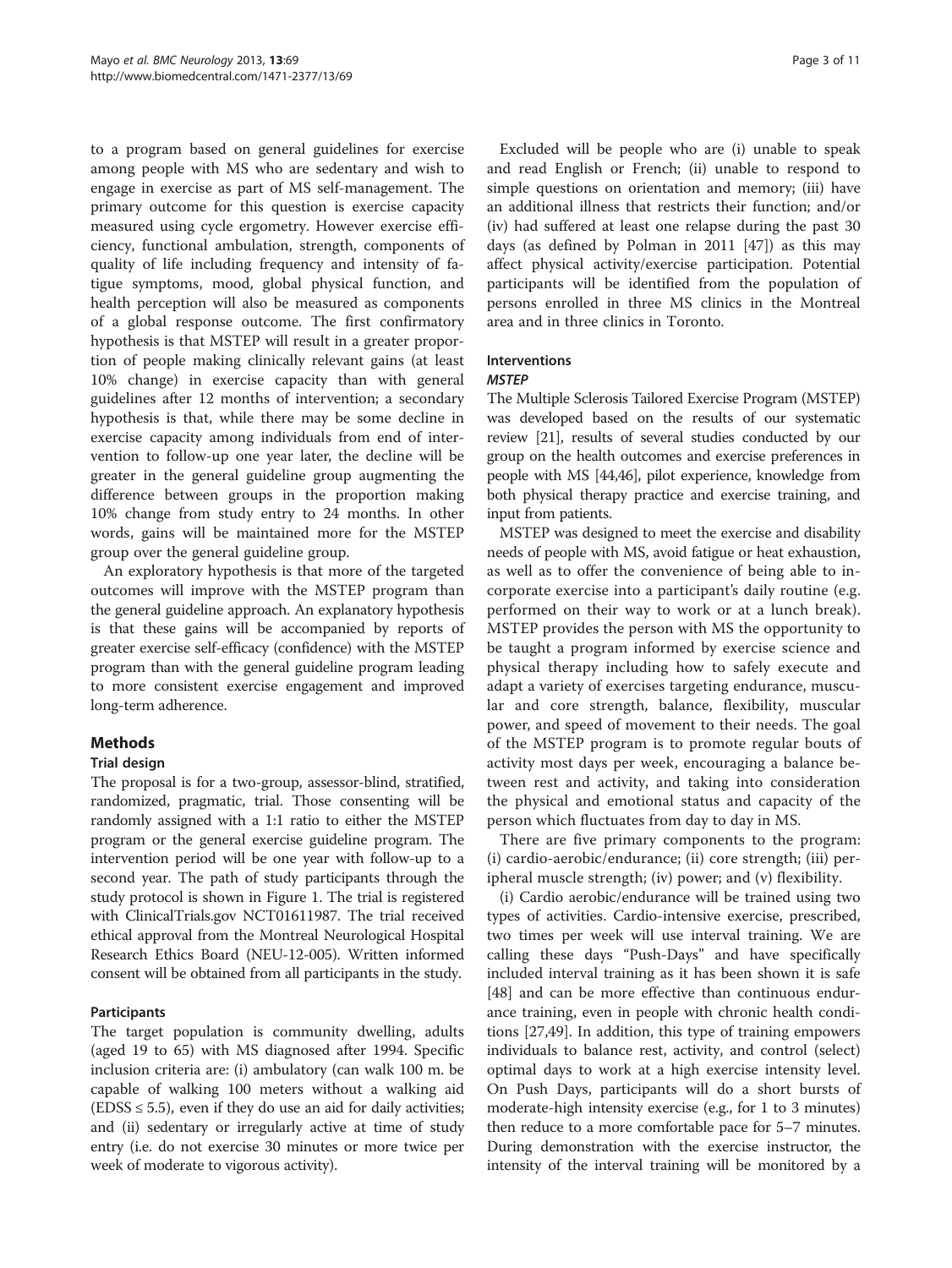portable heart rate monitor; participants will be taught how to use the Borg scale with target of 16 (Very hard) followed by reduced intensity that is comfortable (11-very light) [[50](#page-9-0)]. Push-days offer a way for subjects to "step-up" the intensity of the program as a way of increasing power, strength and endurance. The on/off intensity intervals will be self-selected working up to 1-on/1-off over the one year period; a recent study used supervised 30 sec on/30 sec off exercise but the participants experienced leg pain and but did not sustain this when the program ended. We feel our approach of self-selecting the intervals would reduce side effects and provides a challenge for the person lengthen the on-interval and shorten the off-interval as they increase their exercise capacity. This activity is done for a minimum of 10 minutes with progression as tolerated.

The second activity, to be done on most other days of the week (eg. 4), is moderate intensity (brisk) walking, and we will suggest that they wear a pedometer to monitor progress, beginning with 10 min and working toward a goal of achieving up to 30 min most days of the week. To increase variety and options for these walks, individuals can chose to carry light weights, follow metronome pacing, or use Nordic Walking Poles (which also assist with balance) or they can choose other forms of exercise such as swimming or biking. On two other non-Push Days, participants will choose from a menu of muscular strength, core strength and balance, or muscular power and speed of movement exercise options, alternating each day.

(ii) Core strength will be trained by using adaptations of exercises commonly taught in courses in Pilates and

<span id="page-3-0"></span>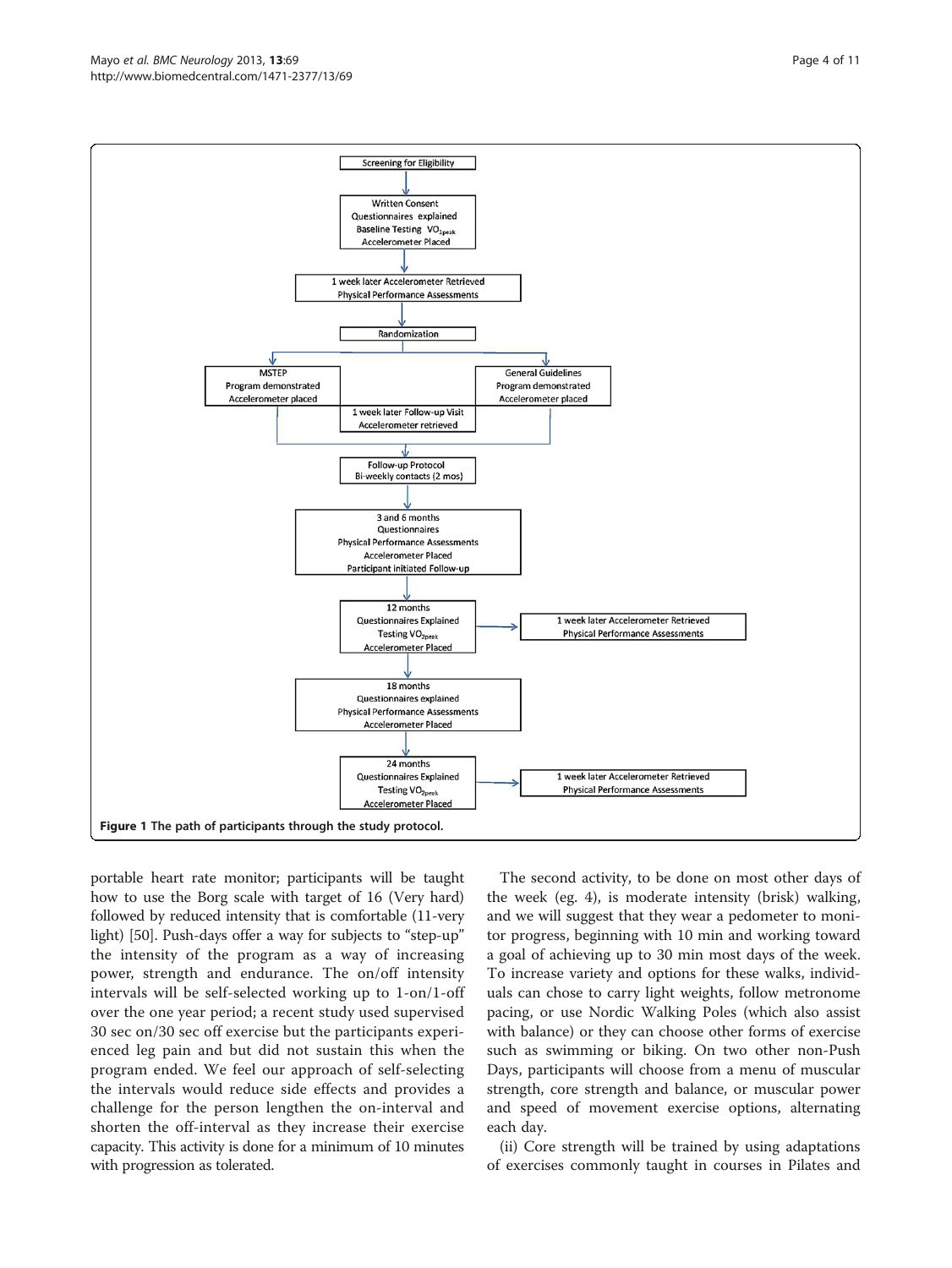Yoga. The focus is on muscles of the axial, pelvic, and abdominal regions. Persons will be taught to sue different pieces of equipment such as an exercise ball, roll or dome to recruit core muscles as well as simple core exercises to do without equipment.

Peripheral muscle strength will focus on the major muscle groups with a particular emphasis on anti-gravity muscles. Specific exercises will be taught for muscles that are tested to be weak.

(iii) Power exercises will train strength per unit time and will focus on muscles required for activities done in bursts such as stair climbing, rising from a chair, getting up from the floor, running, and jumping.

(iv) Flexibility exercises will focus at a minimum on calf muscles (particular important for people with spasticity), hamstrings, and shoulder girdle muscles. Additional flexibility exercises will be taught for areas assessed to be on concern (adductors, quadriceps, hip flexors, trunk).

To start each component will be prescribed for 10 minutes with the two cardio-aerobic activities increasing over time as the participant is able targeting 30 minutes per day. The MSTEP targets daily (6/7) activity as disability does not take a holiday. Flexibility is prescribed 6 days per week, 60 moderate aerobic exercise such as brisk walking is prescribed 4 days per week; 120 the other 4 components Push-Day, Core, Strength, Power are prescribed 2 days per week. 60 Thus on anyone day, a person would do flexibility (10 minutes) and 2 other components of the person's choice. We recommend that on the Push-Day, participants choose a less vigorous activity (eg. Core).

The participants in the MSTEP will have the opportunity to practice on different types of equipment so that they may decide for themselves if they wish to purchase one or more pieces of equipment. They will also be given photo images or drawings of exercises that have been tailored to them. They will also be coached with respect to progression by changing starting position, duration, support, and inclination. Overall, if the person can do the exercise, they need to progress.

MSTEP is designed to provide a tailored approach and part of the intervention is to identify preferred ways of exercising and preferred times and work with the participant to develop a personalized exercise schedule. Participants may wish to join a gym or take a Yoga or Pilates class and this would be an acceptable way of working on flexibility, core strength and strength.

Two other aspects of tailoring will be trained: goal setting and implementation intention. Goal setting will follow the SMART goal approach (Specific, Measureable, Attainable, Realistic, and Time specific) [[51,52](#page-9-0)]. Implementation intention using mental imagery [\[53,54\]](#page-9-0) to imagine situations when the participant will not be able to meet their exercise goal, develop, write out, and visualize these alternate plans.

The control group will be given the 2012 exercise guidelines for adults with MS from the Canadian Society for Exercise Physiology [[43\]](#page-9-0) which recommends 30 minutes of aerobic and strength training two times per week. Aerobic exercise is gradually increased until 30 minutes is reached for each workout session and done at a moderate intensity of 5 or 6 on a scale where 10 is the maximum. At this intensity, the exerciser could talk but not sing. Examples of activities are upper or lower body cycling, walking, elliptical training or aquatic or land exercises.

Strength training could be done on the same or different day from the aerobic exercise as long as there is one day rest between strength training sessions. The guideline is to work up to doing two sets of 10 to 15 repetitions of each exercise with a rest of one to two minutes in between sets of exercises. Resistance can be provided by free weights, cable pulleys, bands, or weight machines. An appropriate weight is one that can be lifted barely but safely 10 to 15 times.

#### Elements common to both groups

Both conditions target key components of physical fitness including aerobic capacity and strength. Exercise progression in both programs is slow and gradual. All individuals will be taught how to take their heart rate and work within the age-recommended range, and use the Borg scale to adjust exercise intensity. The overall goal is increase physical activity over time in a safe and effective manner to levels that have been shown to result in benefits to overall physical fitness and health for adults with chronic illness.

Participants will be trained in the exercise program to which they are assigned. Participants in both conditions will receive two private training sessions with the exercise instructor to assess individual needs and learn how to apply principles of safe and effective exercise. The importance of making modifications to accommodate individual needs and MS in general will be discussed. All will be provided with a portfolio of exercise instructions.

All participants will be contacted every two weeks during the first two months, then monthly thereafter by the exercise instructor by telephone or email for follow-up by the instructor. The purpose of follow-up contacts is to provide an opportunity to ask any questions they have and also to facilitate long-term retention in the study. All will have their exercise regimens reviewed during the intervention year at the evaluations which are scheduled at 3, 6, and 12 months.

#### Outcomes

The targeted outcomes are exercise capacity, exercise efficiency, functional ambulation, strength, and components of quality of life including frequency and intensity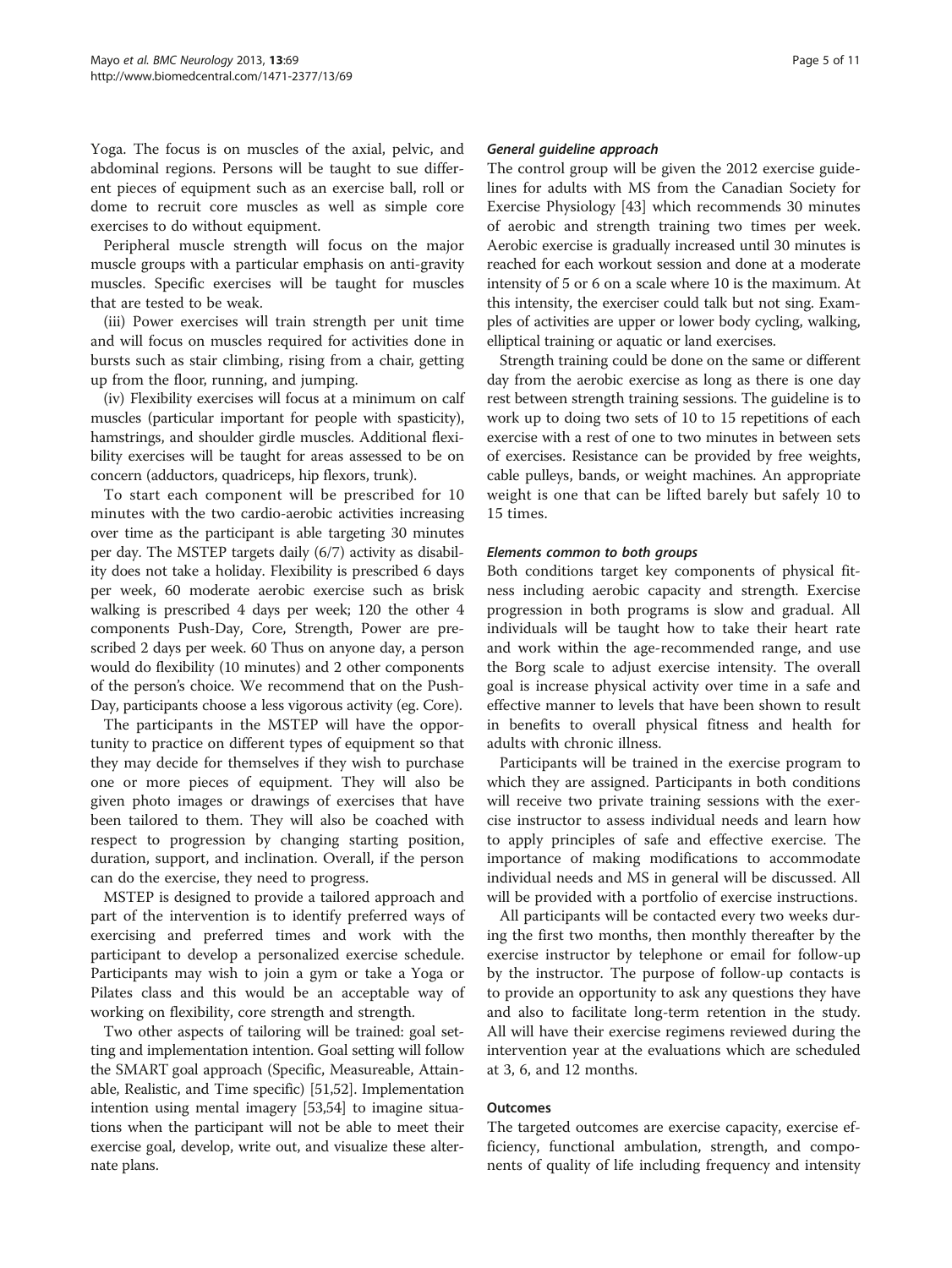<span id="page-5-0"></span>of fatigue symptoms, mood, global physical function, health perception, and illness intrusiveness. Also collected will be exercise adherence, exercise enjoyment, socio-demographic, adverse events, and clinical information including relapse rate. The complete portfolio of outcomes [\[55](#page-9-0)-[79](#page-9-0)] is listed in Table 1.

#### Primary outcome

The first primary effectiveness outcome will be  $VO<sub>2peak</sub>$ using a modified Bruce protocol on the cycle ergometer. Briefly, peak oxygen consumption  $(\text{VO}_\text{2peak})$  will be determined using an incremental graded cycle ergometer test. The person will properly seated and the bicycle adjusted for optimally positioning. Rate of Perceived Exertion (RPE), heart rate, and blood pressure will be taken at each workload, in addition to assessing oxygen consumption and  $CO<sub>2</sub>$  production. The person will cycle for 3 minutes at 0 watts, 10 watts and 20 watts (9 minutes) and

## subsequently, at intervals of 1 minute, the work load will be increased by 10 watts. People will be considered to have reached their peak exertion if one of the following criteria are met [[80](#page-9-0)]: (i) reached their age-predicted heart rate of 220-age; (ii) a rating of perceived exertion of at least 17 on the Borg scale; (iii) a respiratory rate of 35 breaths per minute; (iv) pedalling rate of 50 to 80 repetitions per minute cannot be maintained; or (v) the person says they can do no more. Our effectiveness indicator is the proportion of people making a 10% change in  $VO<sub>2peak</sub>$  at the end of the 12 month intervention.

In addition, each person will also complete, the Modified Canadian Aerobic Fitness Test (mCAFT) [[81](#page-9-0)], which is a graded step test and can predict  $VO<sub>2peak</sub>$ using the regression equation we have recently published [[46](#page-9-0)]. This test will be completed only at interim evaluations (3, 6, and 18 months) or if the person misses one of the  $VO<sub>2peak</sub>$  assessments.

#### Table 1 Outcomes for MSTEP Study

| Construct                                              | Measure                                                                                                                                                                                                                                                                                 | Clinically relevant change                                                     |
|--------------------------------------------------------|-----------------------------------------------------------------------------------------------------------------------------------------------------------------------------------------------------------------------------------------------------------------------------------------|--------------------------------------------------------------------------------|
| Primary Outcome                                        |                                                                                                                                                                                                                                                                                         |                                                                                |
| Exercise capacity                                      | VO <sub>2peak</sub>                                                                                                                                                                                                                                                                     | 10% change[32,55,56]                                                           |
| Components of Global Outcome                           |                                                                                                                                                                                                                                                                                         |                                                                                |
| Exercise efficiency: Gross,<br>net and work efficiency | Gross efficiency = work performed / energy expended $\times$ 100%, Net efficiency =<br>work performed / energy expended above rest $\times$ 100%, and Work efficiency =<br>work performed / energy expended above that in cycling at $0 \text{ W} \times 100\%$ [57].                   | 10% change [58].                                                               |
| Sub-maximal exercise<br>capacity                       | The Modified Canadian Aerobic Fitness Test (mCAFT) is a multi-stage step-test,<br>simple to use and inexpensive, that assesses sub-maximal aerobic capacity [59].                                                                                                                       | 1 stage [59]                                                                   |
| Functional ambulation                                  | Modified 6 Minute Walk Test (M-6MWT) [60]; distance and fatigability index<br>calculated by [the distance walked in the last minute $\div$ distance walked in the first<br>minute], with ratio $\geq$ 1.0 indicating less fatigability; Reliability high (ICC across 3<br>walks, 0.95). | 50 m. [32,60-64].                                                              |
| Strength                                               | Grip, vertical jump, push-ups, curl-ups [65]                                                                                                                                                                                                                                            | 1/2 SD: jump 5cm; curl ups 5; push<br>ups 3; grip strength 12 [46].            |
| Fatigue symptoms                                       | Unidimensional Fatigue Impact Scale [66]; which is a Rasch validated measure of<br>fatigue modeled from the original and modified versions [60,67]                                                                                                                                      | Minimum clinically important<br>difference(MCID) 5; $\frac{1}{2}$ SD = 6 [66]. |
| Mood*                                                  | Rand-36 MHI subscale [68.69]:                                                                                                                                                                                                                                                           | Meaningful change: 10                                                          |
| Global physical function*                              | Rand-36 PF subscale [68,69]                                                                                                                                                                                                                                                             | Meaningful change $= 10$                                                       |
| Health perception*                                     | EQ-5D [70-73]                                                                                                                                                                                                                                                                           | Meaningful change $= 10$                                                       |
| Quality of life*                                       | Patient Generated Index* [74,75]                                                                                                                                                                                                                                                        | Meaningful change $\frac{1}{2}$ SD = 12.5                                      |
| <b>Explanatory Variables</b>                           |                                                                                                                                                                                                                                                                                         |                                                                                |
| Current disability level                               | PDDS (patient version of EDSS) for all persons [76]                                                                                                                                                                                                                                     |                                                                                |
| Relapses                                               | Defined as "patient-reported or objectively observed events typical of an acute inflammatory demyelinating event in the<br>CNS, current or historical, with duration of at least 24 hours, in the absence of fever or infection." [47]; annualized rate<br>over study period            |                                                                                |
| Exercise adherence                                     | Exercise diary (paper, computer version) daily for 3 months, 1 week every 3 months subsequently; accelerometers worn<br>for 1 week every 3 months (see response to reviewers on feasibility of this) ActivPal [77]                                                                      |                                                                                |
| Exercise self-efficacy                                 | 3 item questionnaire with demonstrated validity and test-retest reliability (>0.85) [78]                                                                                                                                                                                                |                                                                                |
| Exercise barriers and<br>benefits                      | The benefits subscale of the Exercise Benefits/Barriers Scale will be used [79] along with 4 indicators for barriers shown<br>to be independent predictors of exercise engagement [21,44]                                                                                               |                                                                                |

\* Data from ½ SD from PGI and SF-36 subscales from recently completed CIHR pilot grant on Gender differences in Life Impact of MS which is described in the first publication from this data set [\[46](#page-9-0)].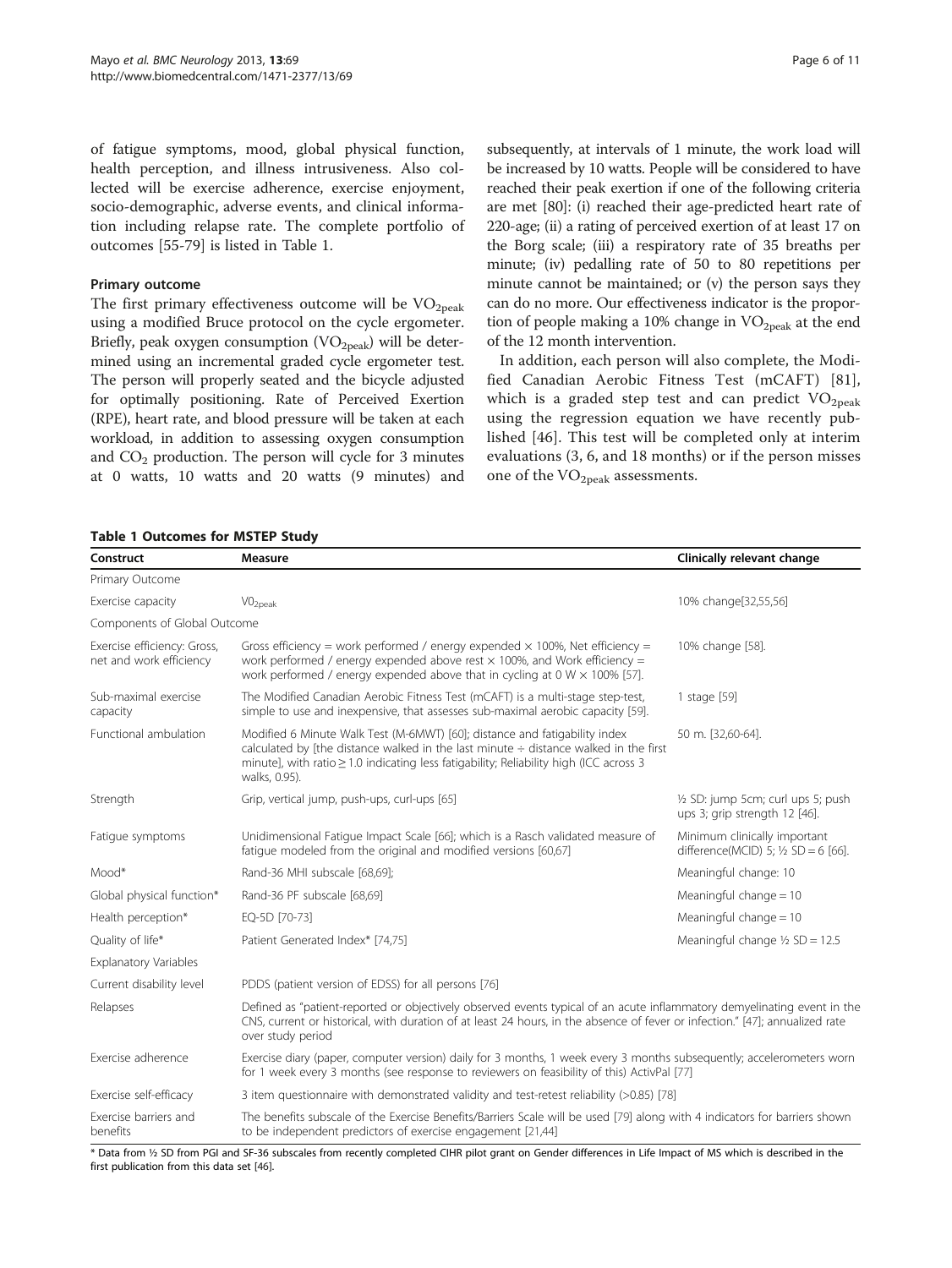#### Secondary outomes

A second primary effectiveness outcome will be a global test based on creating binary response variables for all relevant outcomes using known clinically meaningful change to indicate response (or  $\frac{1}{2}$  SD if this is not known [[82](#page-9-0)]) (see Table [1\)](#page-5-0).

Adherence and exercise engagement will be monitored using a combination of exercise diaries and accelerometers. The exercise diaries are a good short-term method and also serve as a way for the participants to track their progress as well as any symptom changes (positive or negative) such as fatigue or pain. We will use daily diaries for the first 3 months and subsequently ask people to complete a diary and wear an accelerometer for one of the weeks in the month preceding their scheduled assessment. The weeks for the diary and for the accelerometer will not coincide.

#### Sample size

Sample size is based on a test of proportions. Assuming a range of response proportions in the General Guideline Group of 0.2 to 0.5, we have powered this study at 80% to detect a relative risk of >1.5 in favour of the MSTEP Group (Type I error 0.05). A sample size of 120 per group (total sample size of 240) is targeted.

#### Randomization

Randomization will be stratified by site, Montreal and Toronto and persons will be randomly assigned, within their strata, either to the MSTEP or General Guidelines using blocked randomization. The block sizes will be 2, 4 and 6 and the size of the block will also be randomly assigned. The randomization will be done using web based program < < [http://www.randomization.com.](http://www.randomization.com)> > by a statistician who will be the only person with access to the code. When the outcome assessments have been completed by the assessment staff, the statistician will reveal the group assignment to the intervention staff.

Since funding was secured for this trial, there has been increasing interest in prescribing Fampyra to increase gait speed and thus an additional strata was created to avoid having an imbalance of people on Fampyra (dalfampridine;prolonged-release fampridine tablets) in one of the groups [\[83](#page-9-0),[84\]](#page-9-0).

#### Blinding

It is not possible to blind the participants as to their group assignment. Participants were informed that we were comparing two exercise programs and one was not presented as potentially superior to the other, protecting against bias in responses to the self-report outcomes.

Evaluators will be blinded. The main outcome is based on an assessment of  $VO<sub>2peak</sub>$  which has standard procedures for administration to ensure that the subject puts as much effort as possible into the test. The test is done off-site using existing personnel who may or may not be the same for each subject or each assessment within subject. It is not a test that is strongly affected by unblinding of the testing staff. Nevertheless, the testing staff will not be informed of the group assignment. The situation for the other assessments is similar as they are performance based tests. These will be done by an assessment team of students who will vary over time but also will not be told of the group assignment.

During the analysis, the code for the group assignment is not revealed until all analyses are completed and validated.

#### Statistical methods

The main analysis will be logistic regression to test the main hypothesis related to the superiority of the MSTEP program based on a greater proportion of people making a clinically relevant gain in exercise capacity at 1 year. A secondary outcome will be the differences in proportions at 2 years also using logistic regression. The analysis will be based on intention-to-treat and all persons will be analysed in the groups to which they were randomized.

A secondary analysis will estimate the impact of exercise on the other relevant outcomes. For this approach, each outcome will be converted to a binary response variable based on published clinically meaningful changes (see Table [1](#page-5-0)) and generalized estimating equations (GEE) will be used to test the rate of response in the MSTEP program to the rate of response in the general guideline approach [\[85,86](#page-10-0)]. If there is a statistically significant effect of the intervention, then and only then, can the effects of the separate outcomes be interpreted as real [\[86\]](#page-10-0).

The role of exercise engagement in explaining outcome variation will be estimated using multivariate modeling for both logistic and longitudinal growth models. A separate analysis will be conducted to examine relapse rate and other adverse events. All of these analyses will be adjusted for confounders using propensity scoring [\[27](#page-8-0)[,87](#page-10-0)-[89\]](#page-10-0). Factors used in the propensity score are: extent of complaints (co-ordination, weakness or heaviness in legs, anxiety/depression, bladder problems), presence of children, and exercise enjoyment at study entry [[44\]](#page-9-0). Adjustment will also include age and sex and additional prognostic variables which improve model fit.

If people are unable to do the  $VO<sub>2</sub>$  peak test or the data from this test is aberrant (person did not reach a peak), we will use a validated a regression equation to estimate  $VO<sub>2</sub>peak measured in ml/kg/min from submaximal tests$ [[46\]](#page-9-0). The equation, which is based on our pilot work on 60 subjects, is:  $VO_{2peak} = -11.83 + 1.78(Men) + 0.2*each$ 10 meters distance walked in 6 minutes + 16.3 \* L/min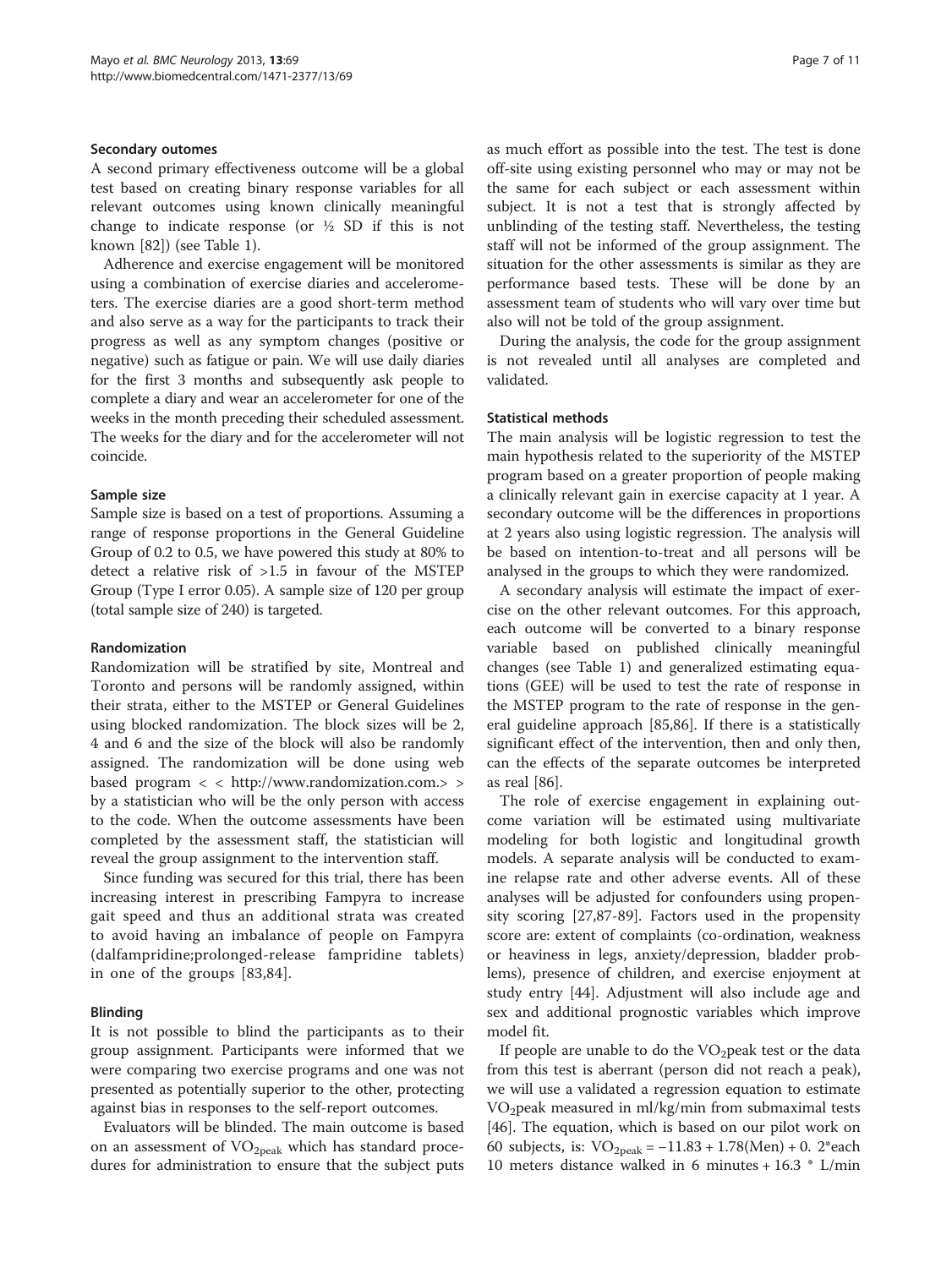oxygen consumption estimated from the completed stage of step test.

As is consistent with policy from the funding agency, Canadian Institutes of Health Research (CIHR), we will conduct a gender-based analysis for exploratory purposes only. We will also explore whether people with different relapsing remitting type respond differently than people with progressive type of MS. This is accomplished by fitting an interaction term between group and gender and group and type of MS. A second sub-group analysis will explore the impact of the intervention among people with a different propensity to exercise. Propensity scoring permits exploration of this variable on outcomes through stratification by low, medium, and high values on propensity for exercise interest.

To minimize potential bias arising from missing data from missing assessments or losses to follow-up, multiple imputation [\[90,91\]](#page-10-0) will be carried out on the longitudinal data for all outcomes with sufficient data. Imputation will be based on the data arising from key measured variables and values on the health questionnaires. As is usual, 80 imputed data sets are generated and 20 are chosen (to maximize dataset independence). Multiple imputation provides estimates of the value on a missing variable that would have been recorded if the person had been assessed. The estimated values incorporate the data that are available, cross-sectionally and over time, as well as variation in the multivariate distribution of this existing data. In the analysis, both the estimate and the associated error, within and between imputed data sets, are used and the model error term thus includes the usual sources of error as well as error arising from imputation. Without this process, the p-value tends to be underestimated and more likely to cross the conventional threshold for significance [\[90,91](#page-10-0)].

## **Discussion**

The MS community is looking for interventions to help alleviate the disabling sequelae of MS. Exercise is a wellknown intervention which has known benefits to all, it has no negative side effects when prescribed appropriately, it has other benefits beyond disability such as reducing obesity and cardiovascular risk. It is hypothesized to have neurorehabiliative effects [[15\]](#page-8-0) and it is an intervention that is accessible to all at little cost. Yet, few exercise regularly. For people with MS, our survey of exercise barriers [[44](#page-9-0)] showed that a major barrier was in not knowing what to do, being afraid of heat exhaustion, and fatigue. Proper instruction and tailoring exercise to specific needs could overcome these barriers.

The exercise program is novel. It incorporates all elements of the "Activity Pyramid" [\[92](#page-10-0)]: lifestyle activity; aerobic activity, strength and flexibility. It incorporates the notion of a "push-day" when persons are encouraged

to push themselves to exercise intensely for short bursts. It is designed to add some form of exercise to most days.

In addition, this trial incorporates a number of statistical approaches rarely applied in the rehabilitation field, yet this field typically conducts research that would benefit from more modern statistical and methodological approaches.

The primary outcome is binary not a difference of two means. This is a more interpretable outcome and facilitates knowledge translation as people with MS and their care providers can readily understand what proportion of people made a relevant gain, whereas a mean difference may not apply to individual subjects. This outcome permits a calculation of number-needed-to-treat (NNT) [[93\]](#page-10-0), a very useful statistic in terms on comparative effectiveness [[94\]](#page-10-0). With this outcome, it is also possible for research results to present data showing factors increasing the probability of a positive response permitting participants and providers alike to identify whether an individual is in a group more or less likely to benefit and perhaps provide additional interventions to increase probability of response.

All secondary outcomes will be analysed using a global response statistic. A challenge with trials of complex interventions particularly those which tailor the intervention to patient needs, which typify rehabilitation-type interventions, is that no one outcome is likely to capture the effect equally for each person and analysing each outcome separately is often considered suspect in some research cultures. Recently in a 2009 publication in the Archives of Physical Medicine and Rehabilitation, Bagiella [[85](#page-10-0)] demonstrates the value of using modern statistical methods to combine multiple outcomes into a composite response variable. We have demonstrated the benefit of this approach in evaluating a case-management intervention for people discharged home post-stroke [\[95\]](#page-10-0).

We will also use propensity scoring, a widely used epidemiologic method to improve validity and precision when there is a need to consider multiple confounders that also may be correlated; a propensity score is calculated for each person based on their probability of taking an action or treatment, here engaging in exercise. Using this method, the propensity score is the adjustment variable, either as a continuous variable or a categorical variable such as quintiles (depending on linearity). The advantage is that multiple confounders can be combined in a single propensity score; adjustment in the analysis for the single propensity score also adjusts for all the confounders summarized in the score [[89](#page-10-0)].

The results of the trial will contribute needed evidence for the development of guidelines for exercise for MS. If proven effective, the content will be made available at no cost.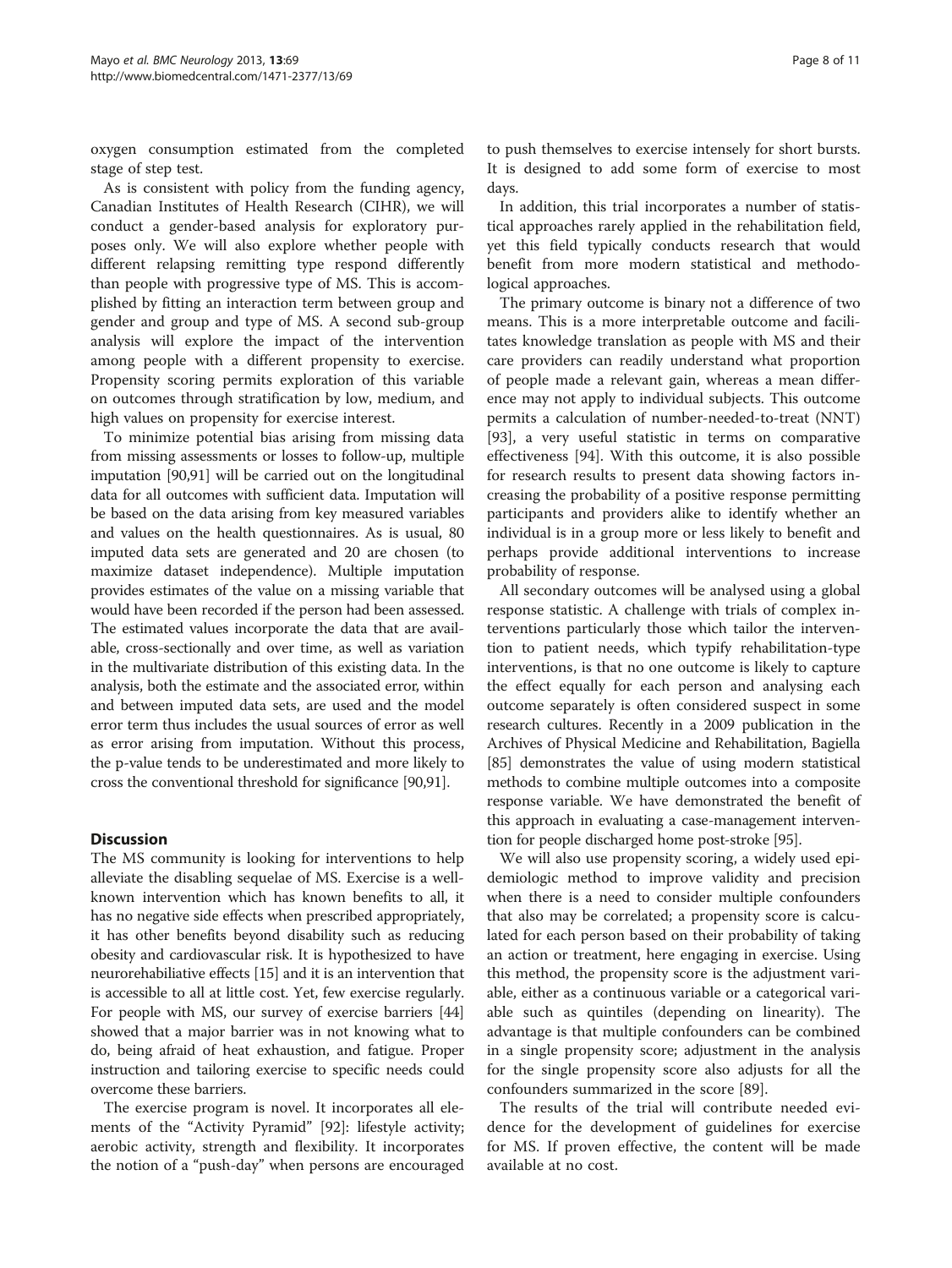#### <span id="page-8-0"></span>Competing interests

The authors declare that they have no competing interests.

#### Authors' contributions

NEM [Physical Therapy, Epidemiology/Biostatistics] Conceived of the idea, the research protocol, the methodology, and statistical approach; conducted all of the preliminary research supporting the science and feasibility of the trial; wrote the grant application and this protocol submission. MB [Physiatrist] Read and suggested improvements of drafts of the protocol submitted for funding; agreed to have the study conducted at the site where he is medical director; facilitated the submission of grant for ethical approval; participated in training of staff. PD [MS Neurologist] Worked on the preliminary research supporting the science and feasibility of the trial; read and suggested improvements of drafts of the protocol submitted for funding; facilitated the submission of grant for ethical approval and access to MS clinic database. YL [MS Neurologist] Worked on the preliminary research supporting the science and feasibility of the trial; read and suggested improvements of drafts of the protocol submitted for funding; facilitated the submission of grant for ethical approval and access to MS clinic database. RA [Kinesiology] Worked on the preliminary research supporting the science and feasibility of the trial; read and suggested improvements of drafts of the protocol submitted for funding; provided expertise on exercise training and testing to be conducted in his laboratory. SB [Psychology] Worked on the preliminary research supporting the science and feasibility of the trial; read and suggested improvements of drafts of the protocol submitted for funding; provided expertise on behavioural aspects of trial. All authors read and approved the final manuscript.

#### Author details

<sup>1</sup> Division of Clinical Epidemiology, Royal Victoria Hospital, McGill University Health Centre, Montreal, QC H3A 1A1, Canada. <sup>2</sup>UHN - Toronto Rehabilitation Institute, University Centre, 550 University Avenue, Toronto, ON M5G 2A2, Canada. <sup>3</sup>Centre hospitalier de l'Université de Montréal, 1560 Sherbrooke Street E, Montreal, Quebec H2L 4M1, Canada. <sup>4</sup>Montreal Neurological Institute and Hospital, 3801 University Street, Montreal, Quebec H3A 2B4, Canada. <sup>5</sup>Department of Kinesiology and Physical Education, Faculty of Education, McGill University, Montreal, QC H2W 1S4, Canada.

#### Received: 5 February 2013 Accepted: 30 May 2013 Published: 28 June 2013

#### References

- Warren S, Warren KG: Prevalence, incidence, and characteristics of multiple sclerosis in Westlock County, Alberta, Canada. Neurology 1993, 43:1760–1763.
- Warren S, Warren KG: Prevalence of multiple sclerosis in Barrhead county, Alberta, Canada. Can J Neurol Sci 1992, 19:72–75.
- 3. Warren S, Warren KG, Svenson LW, Schopflocher DP, Jones A: Geographic and temporal distribution of mortality rates for multiple sclerosis in Canada, 1965–1994. Neuroepidemiology 2003, 22:75–81.
- Warren S, Svenson LW, Warren KG, Metz LM, Patten SB, Schopflocher DP: Incidence of multiple sclerosis among First Nations people in Alberta, Canada. Neuroepidemiology 2007, 29:21–27.
- 5. Turner AP, Kivlahan DR, Haselkorn JK: Exercise and quality of life among people with multiple sclerosis: looking beyond physical functioning to mental health and participation in life. Arch Phys Med Rehabil 2009, 90:420–428.
- 6. Multiple Sclerosis Society of Canada: Multiple Sclerosis Society of Canada. Canada: MS Society of Canada; 2009. [www.mssociety.ca.](http://www.mssociety.ca)
- 7. Patwardhan MB, Matchar DB, Samsa GP, McCrory DC, Williams RG, Li TT: Cost of multiple sclerosis by level of disability: a review of literature. Mult Scler 2005, 11:232–239.
- 8. Stuv O, Oksenberg J: Multiple Sclerosis Overview. GENE Reviews 2006:1-10.
- Kesselring J, Beer S: Rehabilitation in Multiple Sclerosis. Advances in Clinical Neuroscience and Rehabilitation 2002, 2:6–8.
- 10. Kantarci O, Wingerchuk D: Epidemiology and natural history of multiple sclerosis: new insights. Curr Opin Neurol 2006, 19:248–254.
- 11. Kantarci OH, Weinshenker BG: Natural history of multiple sclerosis. Neurol Clin 2005, 23:17–38.
- 12. White LJ, Castellano V: Exercise and brain health-implications for multiple sclerosis: Part 1–neuronal growth factors. Sports Med 2008, 38:91–100.
- 13. White LJ, Castellano V: Exercise and brain health–implications for multiple sclerosis: Part II–immune factors and stress hormones. Sports Med 2008, 38:179–186.
- 14. Dalgas U, Stenager E, Ingemann-Hansen T: Multiple sclerosis and physical exercise: recommendations for the application of resistance-, enduranceand combined training. Mult Scler 2008, 14:35–53.
- 15. Mayo N: Setting the agenda for multiple sclerosis rehabilitation research. Mult Scler 2008, 14:1154–1156.
- 16. Motl RW, Snook EM, McAuley E, Scott JA, Douglass ML: Correlates of physical activity among individuals with multiple sclerosis. Ann Behav Med 2006, 32:154–161.
- 17. Motl RW, Snook EM, McAuley E, Gliottoni RC: Symptoms, self-efficacy, and physical activity among individuals with multiple sclerosis. Res Nurs Health 2006, 29:597–606.
- 18. American College of Sports Medicine: ACSM's Resource Manual for Guidelines for Exercise Testing and Prescription, 6th edition edn. Baltimore, MD: Lippincott Williams & Wilkins; 2010.
- 19. Motl RW, McAuley E, Snook EM, Motl RW, McAuley E, Snook EM: Physical activity and multiple sclerosis: a meta-analysis. Mult Scler 2005, 11:459–463.
- 20. Rietberg MB, Brooks D, Uitdehaag BM, Kwakkel G: Exercise therapy for multiple sclerosis. Cochrane Database Syst Rev 2005. CD003980.
- 21. Asano M, Dawes D, Arafah A, Moriello C, Mayo N: What does a structured review of the effectiveness of exercise interventions for persons with multiple sclerosis tell us about the challenges of designing trials? Mult Scler 2009, 15:412-421.
- 22. Stuifbergen AK: Physical activity and perceived health status in persons with multiple sclerosis. J Neurosci Nurs 1997, 29:238–243.
- 23. Dalgas U, Stenager E, Jakobsen J, Petersen T, Hansen HJ, Knudsen C, et al: Resistance training improves muscle strength and functional capacity in multiple sclerosis. Neurology 2009, 73:1478–1484.
- 24. Khan F, Pallant JF, Brand C, Kilpatrick TJ: Effectiveness of rehabilitation intervention in persons with multiple sclerosis: a randomised controlled trial. J Neurol Neurosurg Psychiatry 2008, 79:1230-1235.
- 25. Dettmers C, Sulzmann M, Ruchay-Plossl A, Gutler R, Vieten M: Endurance exercise improves walking distance in MS patients with fatigue. Acta Neurol Scand 2009, 120:251–257.
- 26. Plow MA, Mathiowetz V, Lowe DA: Comparing individualized rehabilitation to a group wellness intervention for persons with multiple sclerosis. Am J Health Promot 2009, 24:23-26.
- 27. Collett J, Dawes H, Meaney A, Sackley C, Barker K, Wade D, et al: Exercise for multiple sclerosis: a single-blind randomized trial comparing three exercise intensities. Mult Scler 2011, 17:594–603.
- 28. Castro-Sanchez AM, Mataran-Penarrocha GA, Lara-Palomo I, Saavedra-Hernandez M, Arroyo-Morales M, Moreno-Lorenzo C: Hydrotherapy for the treatment of pain in people with multiple sclerosis: a randomized controlled trial. Evid Based Complement Alternat Med 2012, 201(2):473963.
- 29. Chang YJ, Hsu MJ, Chen SM, Lin CH, Wong AM: Decreased central fatigue in multiple sclerosis patients after 8 weeks of surface functional electrical stimulation. J Rehabil Res Dev 2011, 48:555-564.
- 30. Hayes HA, Gappmaier E, LaStayo PC: Effects of high-intensity resistance training on strength, mobility, balance, and fatigue in individuals with multiple sclerosis: a randomized controlled trial. J Neurol Phys Ther 2011,  $35:2 - 10$ .
- 31. Hebert JR, Corboy JR, Manago MM, Schenkman M: Effects of vestibular rehabilitation on multiple sclerosis-related fatigue and upright postural control: a randomized controlled trial. Phys Ther 2011, 91:1166–1183.
- 32. Rampello A, Franceschini M, Piepoli M, Antenucci R, Lenti G, Olivieri D, et al: Effect of aerobic training on walking capacity and maximal exercise tolerance in patients with multiple sclerosis: a randomized crossover controlled study. Phys Ther 2007, 87:545–555.
- 33. Petajan JH, Gappmaier E, White AT, Spencer MK, Mino L, Hicks RW: Impact of aerobic training on fitness and quality of life in multiple sclerosis. Ann Neurol 1996, 39:432–441.
- 34. De Souza-Teixeira F, Costilla S, Ayan C, Garcia-Lopez D, Gonzalez-Gallego J, De Paz JA: Effects of resistance training in multiple sclerosis. Int J Sports Med 2009, 30:245–250.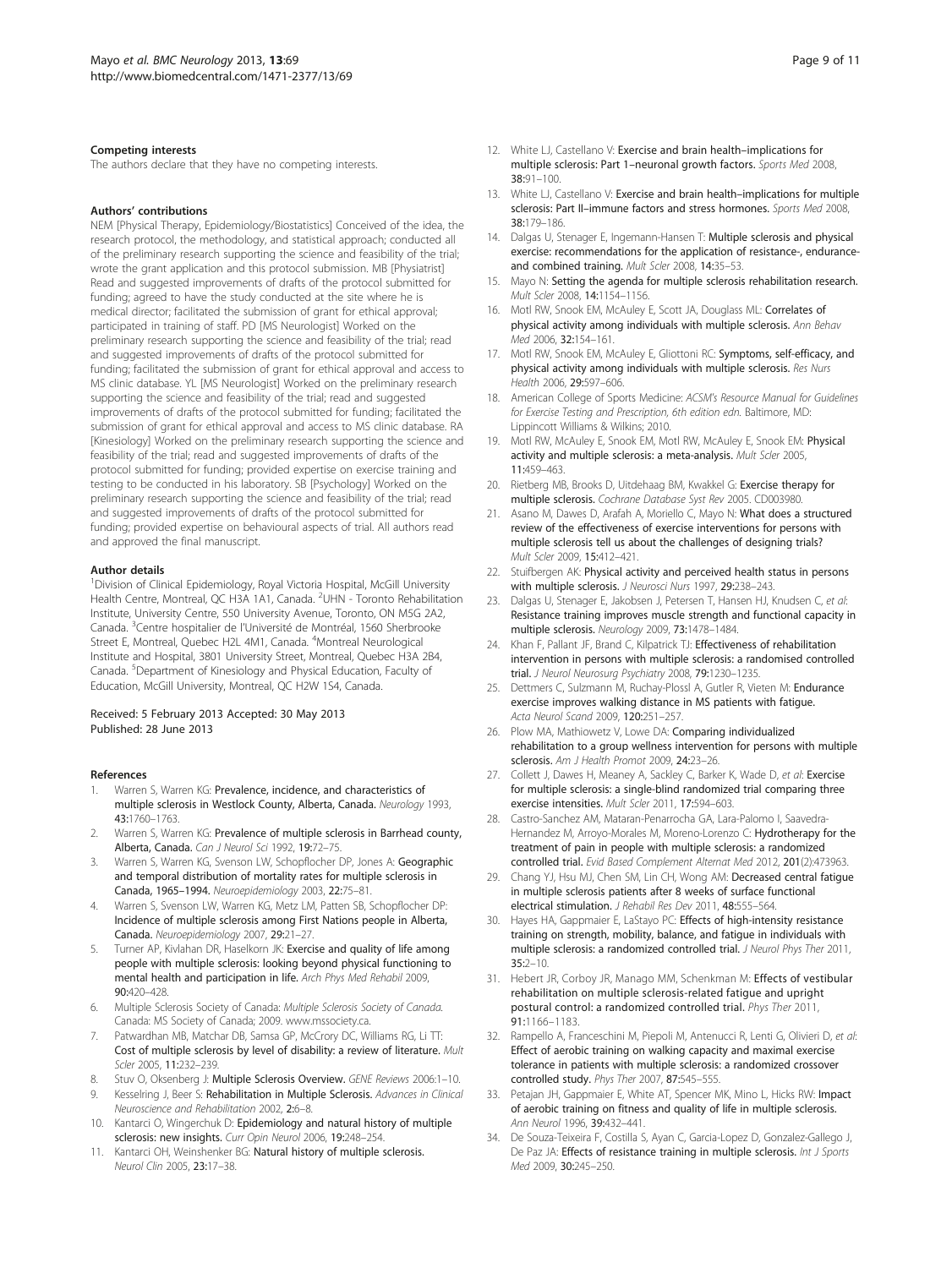- <span id="page-9-0"></span>35. Lucio AC, Campos RM, Perissinotto MC, Miyaoka R, Damasceno BP, D'ancona CA: Pelvic floor muscle training in the treatment of lower urinary tract dysfunction in women with multiple sclerosis. Neurourol Urodyn 2010, 29:1410–1413.
- 36. McClurg D, Lowe-Strong A, Ashe R: Pelvic floor training for lower urinary tract dysfunction in MS. Nurs Times 2009, 105:45–47.
- 37. McClurg D, Ashe RG, Marshall K, Lowe-Strong AS: Comparison of pelvic floor muscle training, electromyography biofeedback, and neuromuscular electrical stimulation for bladder dysfunction in people with multiple sclerosis: a randomized pilot study. Neurourol Urodyn 2006, 25:337–348.
- 38. DeRidder D, Vermeulen C, Ketelaer P, Van PH, Baert L: Pelvic floor rehabilitation in multiple sclerosis. Acta Neurol Belg 1999, 99:61–64.
- 39. White LJ, Dressendorfer RH, White LJ, Dressendorfer RH: Exercise and multiple sclerosis. Sports Med 2004, 34:1077–1100.
- 40. American College of Sports Medicine: Musculoskeltal, Neuromuscular, Neoplastic, Immunologic, and Hematologic Conditions. In ACSM's Resources for Clinical Exercise Physiology. Edited by Myers JN, Herbert WG, Humphrey R. Baltimore, MD: Lippincot Williams & Wilkins; 2002.
- 41. Johnston K, Carlye L, Rattray S: MS Active Now: Understanding MS and Exercise. Alberta Division: Multiple Sclerosis Society of Canada; 2008.
- 42. American College of Sports Medicine: ACSM's Resources for Clinical Exercise Physiology: Musculoskeltal, Neuromuscular, Neoplastic, Immunologic, and Hematologic Conditions, Second edition edn. Baltimore, MD: Lippincott Williams & Wilkins; 2010.
- 43. Canadian Society for Exercise Physiology: Canadian Physical Activity Guidelines for Adults with Multiple Sclerosis. 2013. [http://www.csep.ca/](http://www.csep.ca/CMFiles/Guidelines/specialpops/CSEP_MS_PAGuidelines_adults_en.pdf) [CMFiles/Guidelines/specialpops/CSEP\\_MS\\_PAGuidelines\\_adults\\_en.pdf.](http://www.csep.ca/CMFiles/Guidelines/specialpops/CSEP_MS_PAGuidelines_adults_en.pdf)
- 44. Asano M, Duquette P, Andersen R, Lapierre Y, Mayo NE: Exercise barriers and preferences among women and men with multiple sclerosis. Disabil Rehabil 2013, 35:353–361.
- 45. Zifko UA: Management of fatigue in patients with multiple sclerosis. Drugs 2004, 64.
- 46. Kuspinar A, Andersen R, Mayo NE: Predicting Exercise Capacity through Sub-Maximal Fitness Testing in Persons with Multiple Sclerosis. Arch Phys Med Rehabil 2010, 91:1410–1417.
- 47. Polman CH, Reingold SC, Banwell B, Clanet M, Cohen JA, Filippi M, et al: Diagnostic criteria for multiple sclerosis: 2010 revisions to the McDonald criteria. Ann Neurol 2011, 69:292–302.
- 48. Varga J, Porszasz J, Boda K, Casaburi R, Somfay A: Supervised high intensity continuous and interval training vs. self-paced training in COPD. Respir Med 2007, 101:2297–2304.
- 49. Tjonna AE, Lee SJ, Rognmo O, Stolen TO, Bye A, Haram PM, et al: Aerobic interval training versus continuous moderate exercise as a treatment for the metabolic syndrome: a pilot study. Circulation 2008, 118:346–354.
- 50. Borg G: Perceived exertion as an indicator of somatic stress. Scand J Rehabil Med 1970, 2:92–98.
- 51. Wade DT: Goal setting in rehabilitation: an overview of what, why and how. Clin Rehabil 2009, 23:291–295.
- 52. Bovend'Eerdt TJ, Botell RE, Wade DT: Writing SMART rehabilitation goals and achieving goal attainment scaling: a practical guide. Clin Rehabil 2009, 23:352–361.
- 53. Knauper B, McCollam A, Rosen-Brown A, Lacaille J, Kelso E, Roseman M: Fruitful plans: adding targeted mental imagery to implementation intentions increases fruit consumption. Psychol Health 2011, 26:601–617.
- 54. Gollwitzer PM: Implementation intentions: Strong effects of simple plans. Am Psychol 1999, 54:493–503.
- 55. Schulz KH, Gold SM, Witte J, Bartsch K, Lang UE, Hellweg R, et al: Impact of aerobic training on immune-endocrine parameters, neurotrophic factors, quality of life and coordinative function in multiple sclerosis. J Neurol Sci 2004, 225:11–18.
- 56. Bjarnadottir OH, Konradsdottir AD, Reynisdottir K, Olafsson E: Multiple sclerosis and brief moderate exercise. A randomised study. Mult Scler 2007, 13:776–782.
- 57. Gaesser GA, Brooks GA: Muscular efficiency during steady-rate exercise: effects of speed and work rate. J Appl Physiol 1975, 38:1132-1139.
- 58. Woo JS, Derleth C, Stratton JR, Levy WC: The influence of age, gender, and training on exercise efficiency. J Am Coll Cardiol 2006, 47:1049–1057.
- 59. Weller IMR, Thomas SG, Corey PN, Cox MH: Prediction of maximal oxygen uptake from a modified canadian aerobic fitness test. Can J Appl Physiol 1993, 18:175–188.
- 60. Goldman MD, Marrie RA, Cohen JA: Evaluation of the six-minute walk in multiple sclerosis subjects and healthy controls. Mult Scler 2008, 14:383–390.
- 61. Finch E, Brooks D, Stratford PW, Mayo NE: Physical rehabilitation outcome measures. 2nd edition. Hamilton: BC Decker Inc.; 2002.
- 62. Van den BM, Dawes H, Wade DT, Newman M, Burridge J, Izadi H, et al: Treadmill training for individuals with multiple sclerosis: a pilot randomised trial. J Neurol Neurosurg Psychiatry 2006, 77:531–533.
- 63. Salbach NM, Mayo NE, Wood-Dauphinee S, Hanley JA, Richards CL, Cote R: A task-orientated intervention enhances walking distance and speed in the first year post stroke: a randomized controlled trial. Clin Rehabil 2004, 18:509–519.
- 64. Garber CE, Friedman JH: Effects of fatigue on physical activity and function in patients with Parkinson's disease. Neurology 2003, 60:1119–1124.
- 65. Paltamaa J, Sarasoja T, Wikstrom J, Malkia E: Physical functioning in multiple sclerosis: a population-based study in central Finland. J Rehabil Med 2006, 38:339–345.
- 66. Meads DM, Doward LC, McKenna SP, Fisk J, Twiss J, Eckert B: The development and validation of the Unidimensional Fatigue Impact Scale (U-FIS). Mult Scler 2009, 15:1228–1238.
- 67. Gottschalk M, Kumpfel T, Flachenecker P, Uhr M, Trenkwalder C, Holsboer F, et al: Fatigue and regulation of the hypothalamo-pituitary-adrenal axis in multiple sclerosis. Arch Neurol 2005, 62:277–280.
- 68. Hays RD, Sherbourne CD, Mazel RM: The RAND 36-Item Health Survey 1.0. Health Econ 1993, 2:217–227.
- 69. Hays RD, Morales LS: The RAND-36 measure of health-related quality of life. Ann Med 2001, 33:350–357.
- 70. Brooks R: EuroQol: the current state of play. Health Policy 1996, 37:53-72
- 71. Hurst NP, Kind P, Ruta D, Hunter M, Stubbings A: Measuring health-related quality of life in rheumatoid arthritis: validity, responsiveness and reliability of EuroQol (EQ-5D). Br J Rheumatol 1997, 36:551–559.
- 72. Myers C, Wilks D: Comparison of Euroqol EQ-5D and SF-36 in patients with chronic fatigue syndrome. Qual Life Res 1999, 8:9-16.
- 73. Dorman P, Slattery J, Farrell B, Dennis M, Sandercock P: Qualitative comparison of the reliability of health status assessments with the EuroQol and SF-36 questionnaires after stroke. United Kingdom Collaborators in the International Stroke Trial. Stroke 1998, 29:63–68.
- 74. Ruta DA, Garratt AM, Leng M, Russell IT, MacDonald LM: A new approach to the measurement of quality of life. The Patient-Generated Index. Med Care 1994, 32:1109–1126.
- 75. Ruta DA, Garratt AM, Russell IT: Patient centred assessment of quality of life for patients with four common conditions. Qual Health Care 1999, 8:22–29.
- 76. Hohol MJ, Orav EJ, Weiner HL: Disease steps in multiple sclerosis: a longitudinal study comparing disease steps and EDSS to evaluate disease progression. Mult Scler 1999, 5:349–354.
- 77. Godfrey A, Culhane KM, Lyons GM: Comparison of the performance of the activPAL Professional physical activity logger to a discrete accelerometer-based activity monitor. Med Eng Phys 2007, 29:930–934.
- 78. Lorig K, Stewart A, Ritter P, Gonzalez V, Laurent D, Lynch J: Outcome Measures for Health Education and other health Care Interventions. Thousand Oaks: SAGE; 1996.
- 79. Sechrist KR, Walker SN, Pender NJ: Development and psychometric evaluation of the exercise benefits/barriers scale. Res Nurs Health 1987, 10:357–365.
- 80. Franckowiak SC, Dobrosielski DA, Reilley SM, Walston JD, Andersen RE: Maximal heart rate prediction in adults that are overweight or obese. J Strength Cond Res 2011, 25:1407–1412.
- 81. Larson EB, Burnison DS, Brown WS, Larson EB, Burnison DS, Brown WS: Callosal function in multiple sclerosis: bimanual motor coordination. Cortex 2002, 38:201–214.
- 82. Norman GR, Sloan JA, Wyrwich KW: Interpretation of changes in healthrelated quality of life: the remarkable universality of half a standard deviation. Med Care 2003, 41:582–592.
- 83. Hayes KC: Impact of extended-release dalfampridine on walking ability in patients with multiple sclerosis. Neuropsychiatr Dis Treat 2011, 7:229–239.
- Henney HR III, Blight AR: Walking impairment in patients with multiple sclerosis - a new therapeutic approach and clinical potential of dalfampridine extended release tablets. Degenerative Neurological and Neuromuscular Disease 2012, 2:53–64.